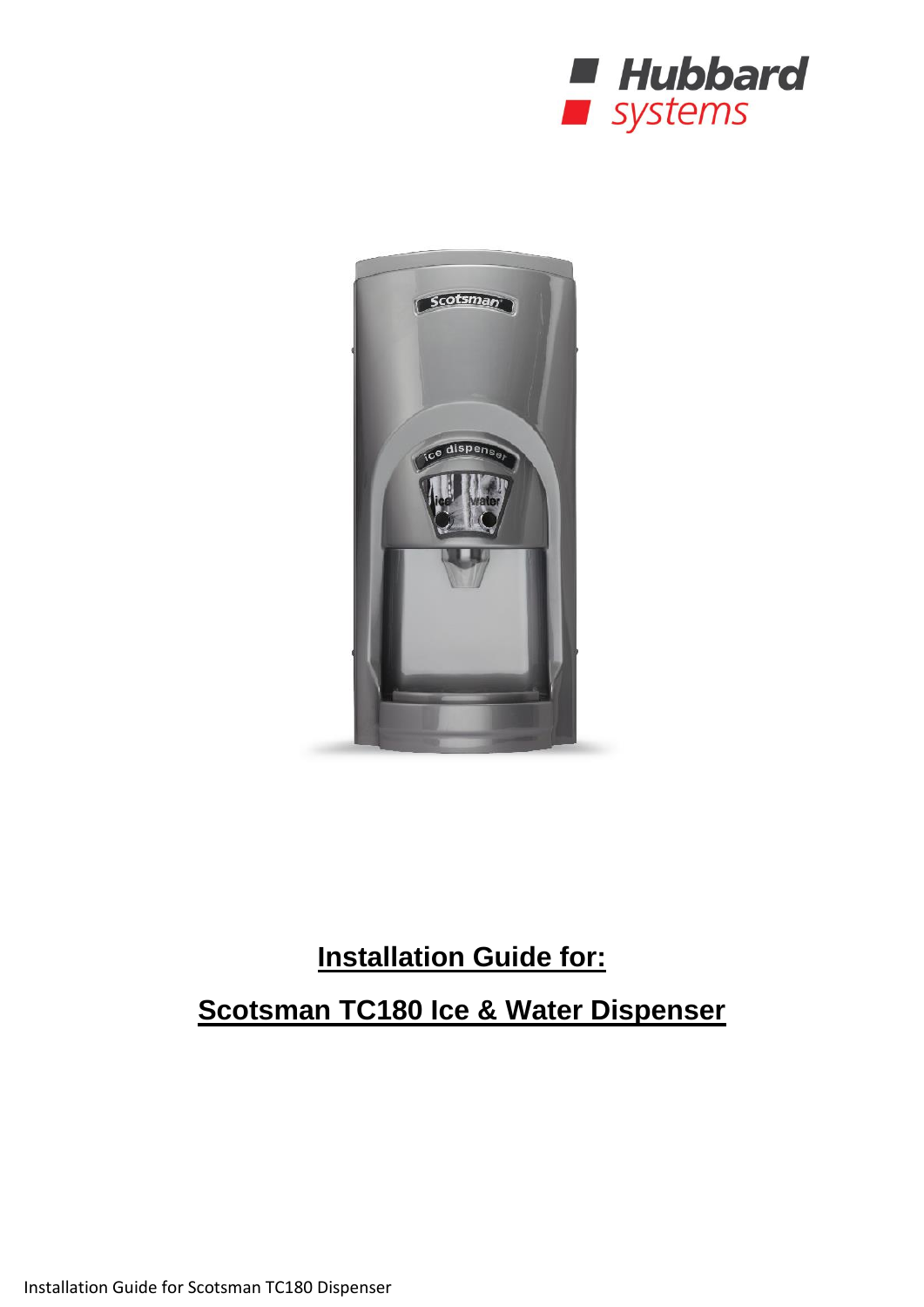

## **Unpacking**

- Remove the two banding strips securing equipment to pallet.
- Remove cardboard carton and packaging material.
- Inspect exterior of machine for any potential damage.

Remove from the front of the dispense area:

- 1 x water inlet tube
- 1 x drain tube complete with clip

Remove top panel and check position of failsafe 'overflow' bracket (magnet & sensor should be aligned. Remove any 'transit tapes' present.

Check the 'Ice dispense spout' & 'glass tray' is correctly located.

Check ID on rear of machine for correct voltage, e.g. 230 volt 50 hz for UK use.

Remove protective film from outer panels.

#### **Installation**

Check that the following services are beneath & within 1 metre of machine location:



Dispenser to have services hole cut at rear of unit to allow Water, Waste and Electric services to be fed down into connection points underneath (\* See Next Page)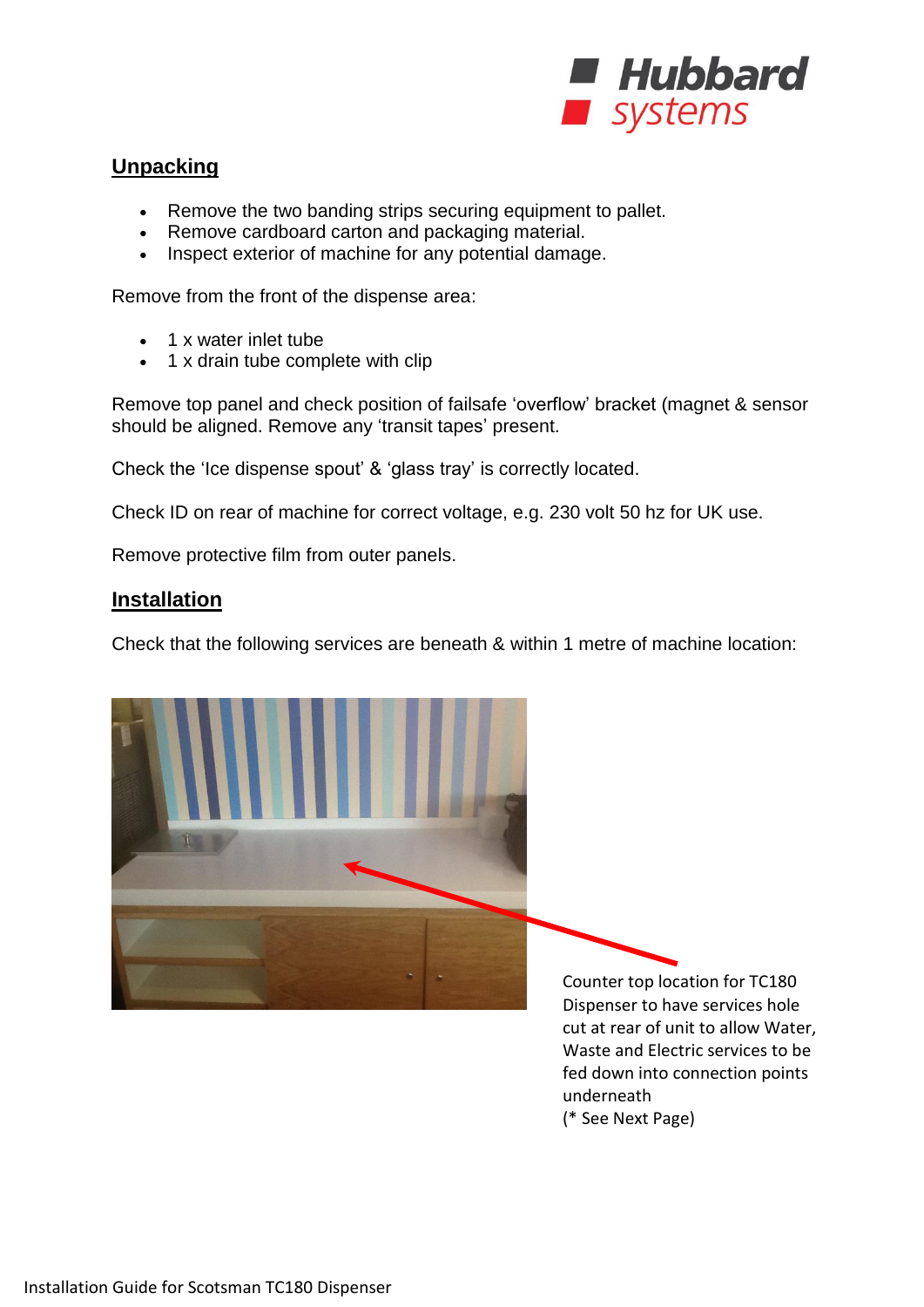

#### PLAN VIEW OF THE 'TC180' UNIT AND THE SUGGESTED POSITION FOR THE 'CUTOUT' THROUGH THE COUNTERTOP THE UNIT STANDS ON:

 $\mathbf{r}$ 

| <b>HOLE POSITION &amp; SIZE</b><br><b>SUGGESTED:</b><br>150mm X 75mm<br><b>Melix</b> |                                                                           |                |  |
|--------------------------------------------------------------------------------------|---------------------------------------------------------------------------|----------------|--|
| $\overline{\boldsymbol{H}}$<br>WIER INLET-34 BSP.                                    | DRAIN OUTLET-20 NA ID Ø                                                   | ELECTRIC CABLE |  |
|                                                                                      |                                                                           |                |  |
|                                                                                      | SCOTSMAN TCS180<br>TEMPLATE<br>$(foot$ TCL AOD 65MM $1)$<br>$\frac{p}{m}$ |                |  |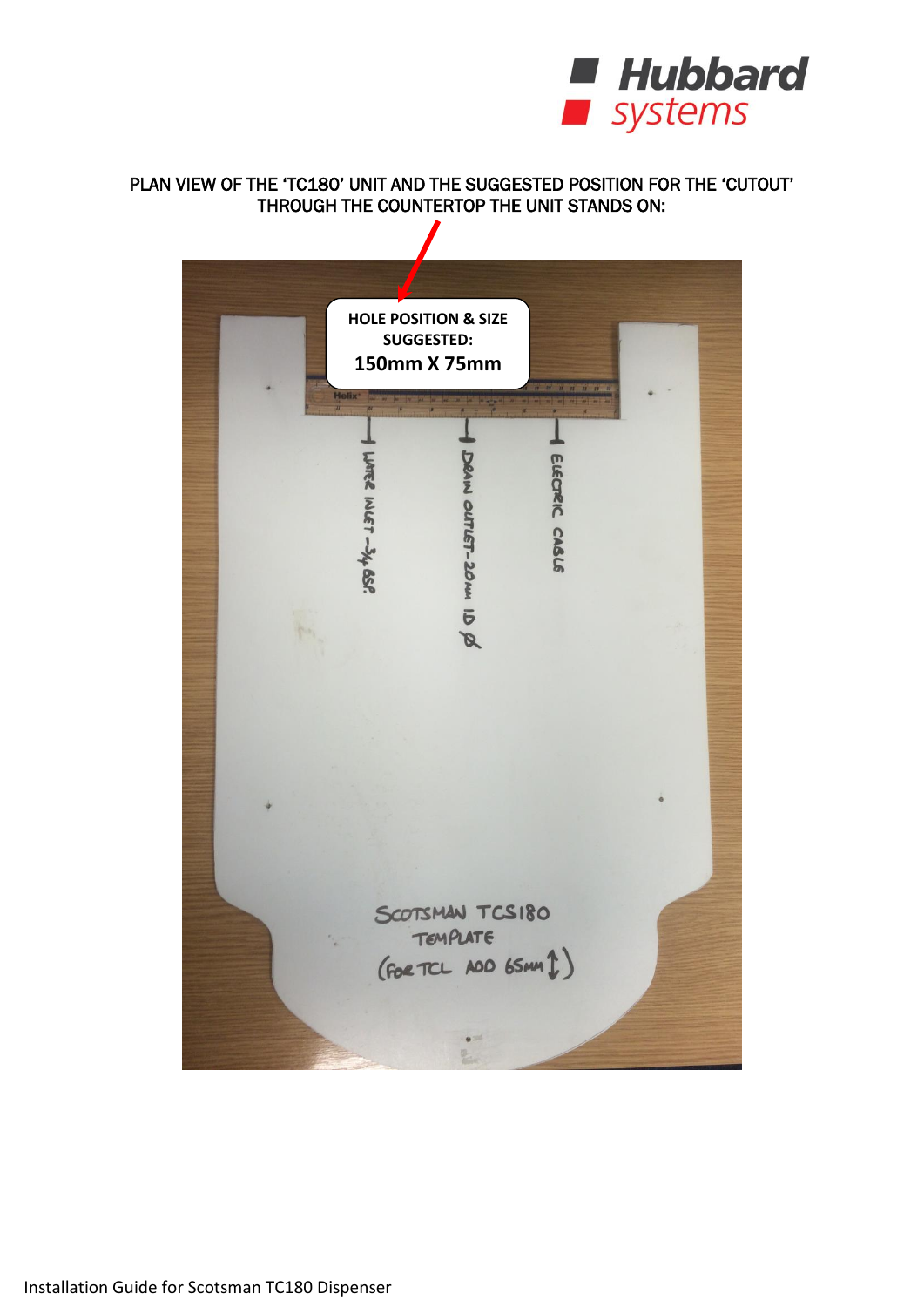

## **Example of under-counter TC180 service arrangement**



**Electric** – 13 Amp Twin Socket or Suitable 20 Amp Double pole fused isolator.

**Waste** – Minimum 38mm Trapped & Vented Drain, with 'Air Gap' Fitting mounted on entry

**Water** – 15mm Potable Water supply terminated with a Washing Machine 3/4BSP type isolating valve (Note, Check valve normally required prior to isolating valve)



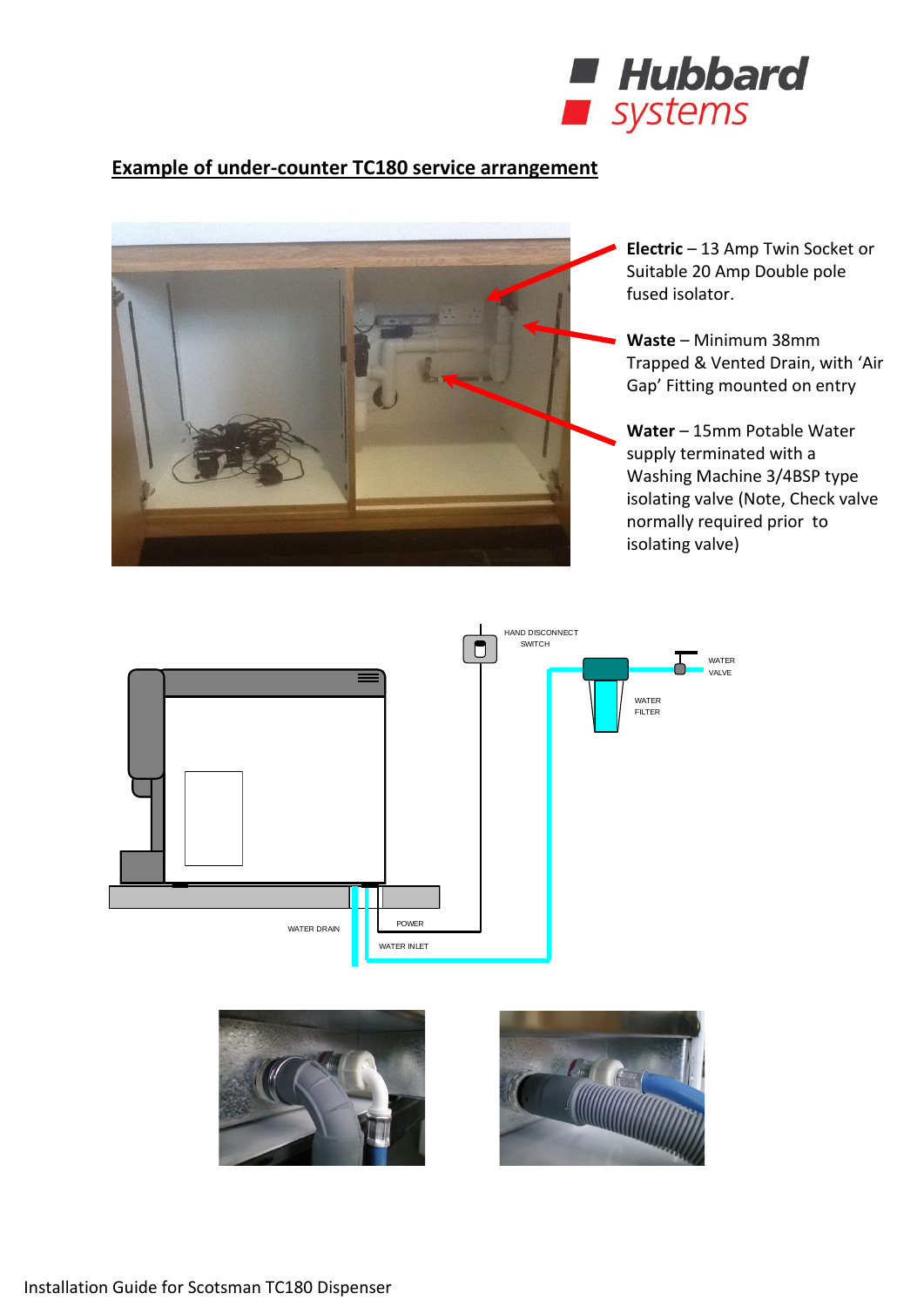

#### **Services:**

- Cold water supply terminated with a  $\frac{3}{4}$  BSP washing machine style stop valve.
- Mains drainage with a connection point lower then the drain outlet of the machine. Connection point must be at least 1 ¼" diameter open and trapped (similar to a domestic washing machine) with any connection made to include a suitable 'back flow' prevention device to 'EN1717'. If drain is too high, a stand or condensate pump must be used.
- 13 amp socket outlet. (Due to potential high starting current, a socket adaptor with other appliances should not be used.)

**Note:** *If an external condensate pump is to be used, then 2 x 13 amp socket outlets are required.*

#### **Check the following:**

- Ambient temperature minimum 10°C, maximum 40°C
- Adequate space at rear of machine for water and drain connections.
- Minimum airflow clearance requirement of 15cm to both sides of machine.

#### **Note:**

*If clearance is less, ice production rate will decrease by as much as 25% due to potential overheating.*

- Fit 13 amp plug top (fitted with a 13A fuse) to equipment cable.
- Fit water inlet hose to machine. Do not overtighten.
- Fit flexible drain hose to drain fitting of machine and secure using clip provided.

#### **Note:**

*Both hoses are fitted with one straight end and one angled end. Use which ever is the most suitable for that installation.*

- Connect water inlet hose to water supply. Do not overtighten.
- Connect drain hose to main waste drain provided by inserting hose into upstand (similar to domestic washing machine).

#### **Note:**

*To prevent drainage problems caused by loops in the hose, reduce hose length as far as reasonably practicable.*